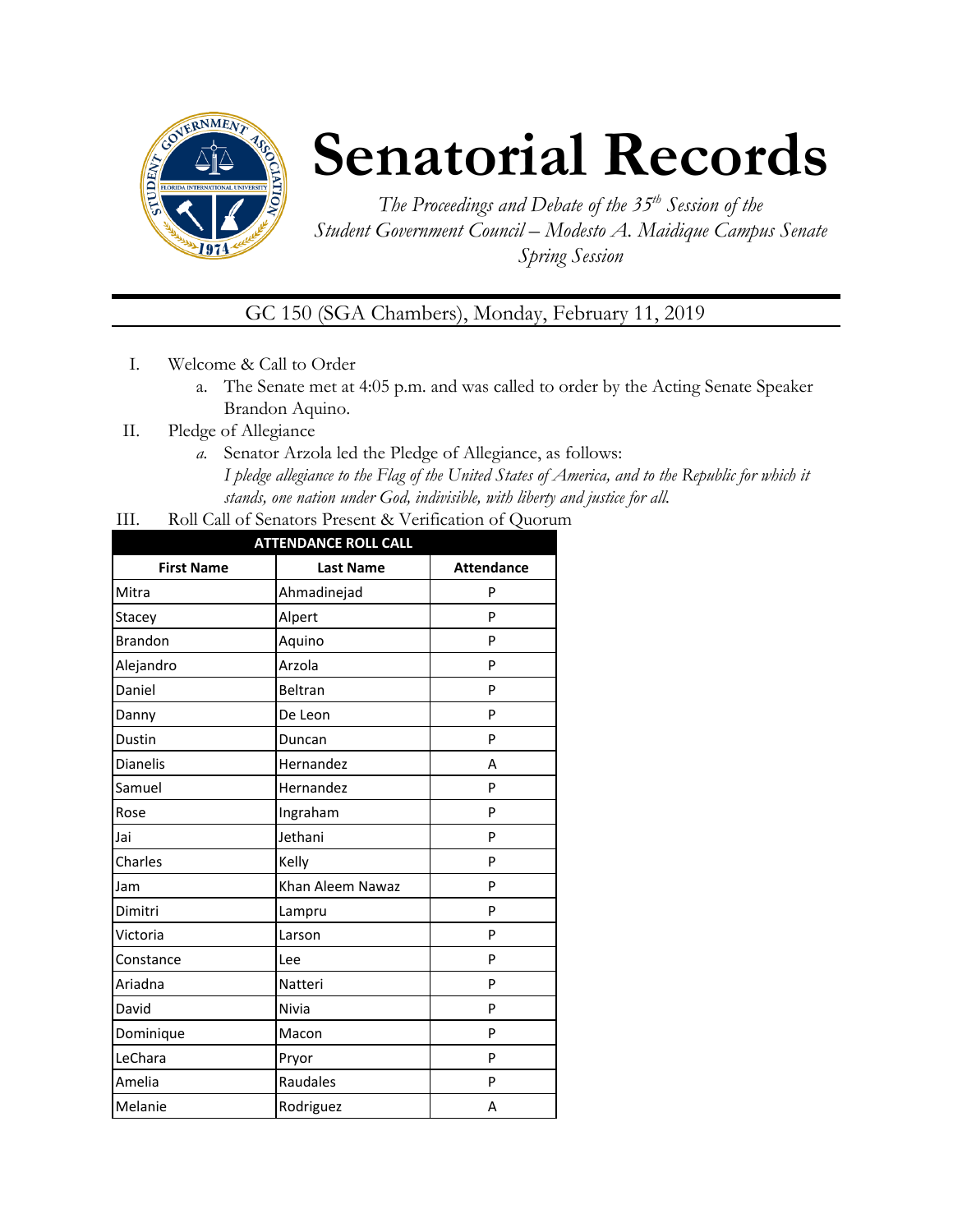| Rebecca                 | Sanchez       | A                  |
|-------------------------|---------------|--------------------|
| Samuel                  | Santos        | P                  |
| Jessica                 | Spencer       | P                  |
| Luis                    | Suarez        | P                  |
| Bertha                  | Vera          | A                  |
| Leila                   | Zahedi        | P                  |
| <b>VACANT</b>           | <b>VACANT</b> |                    |
| <b>VACANT</b>           | <b>VACANT</b> |                    |
| <b>VACANT</b>           | <b>VACANT</b> |                    |
| <b>VACANT</b>           | <b>VACANT</b> |                    |
| VACANT                  | <b>VACANT</b> |                    |
| <b>VACANT</b>           | <b>VACANT</b> |                    |
| <b>VACANT</b>           | <b>VACANT</b> |                    |
| <b>VACANT</b>           | <b>VACANT</b> |                    |
| <b>VACANT</b>           | <b>VACANT</b> |                    |
| <b>VACANT</b>           | <b>VACANT</b> |                    |
| <b>SENATE SEATS</b>     | 38            |                    |
| <b>VACANT SEATS</b>     | 10            | <b>QUORUM</b>      |
| <b>SENATORS PRESENT</b> | 24            | <b>ESTABLISHED</b> |
| <b>AMT FOR QUORUM</b>   | 14            |                    |

## **a. Roll was called and Quorum was verified with 24 Senators present.**

- IV. Approval of the Minutes from February  $4<sup>th</sup>$ , 2019
	- a. Senator Larson moves to approve the minutes from February 4th, 2019. Senator Natteri seconds. Motion passes.
- V. Adoption of the Agenda
	- a. Senator Larson moves to add the confirmation of Secretary of Research and Innovation. Senator Ingraham seconds. Motion passes.
	- b. Senator Larson moves to adopt the agenda. Senator Ingraham seconds. Motion passes.
- VI. Invited Speakers
	- a. There were none.
- VII. Committee Reports
	- a. Finance Committee
		- i. We have 3 appropriations today.
		- ii. We have \$16,691 in the account.
		- iii. As far as this year to date we have been considering over 30 applications.
		- iv. The Finance Code will be coming to the Senate floor soon.
		- v. If you have any questions, please contact sga.financecom@gmail.com
	- b. Rules, Legislation, and Judiciary Committee
		- i. No report
		- ii. If you have any questions, please contact sga.rljcommittee@gmail.com
	- c. Operational Review Committee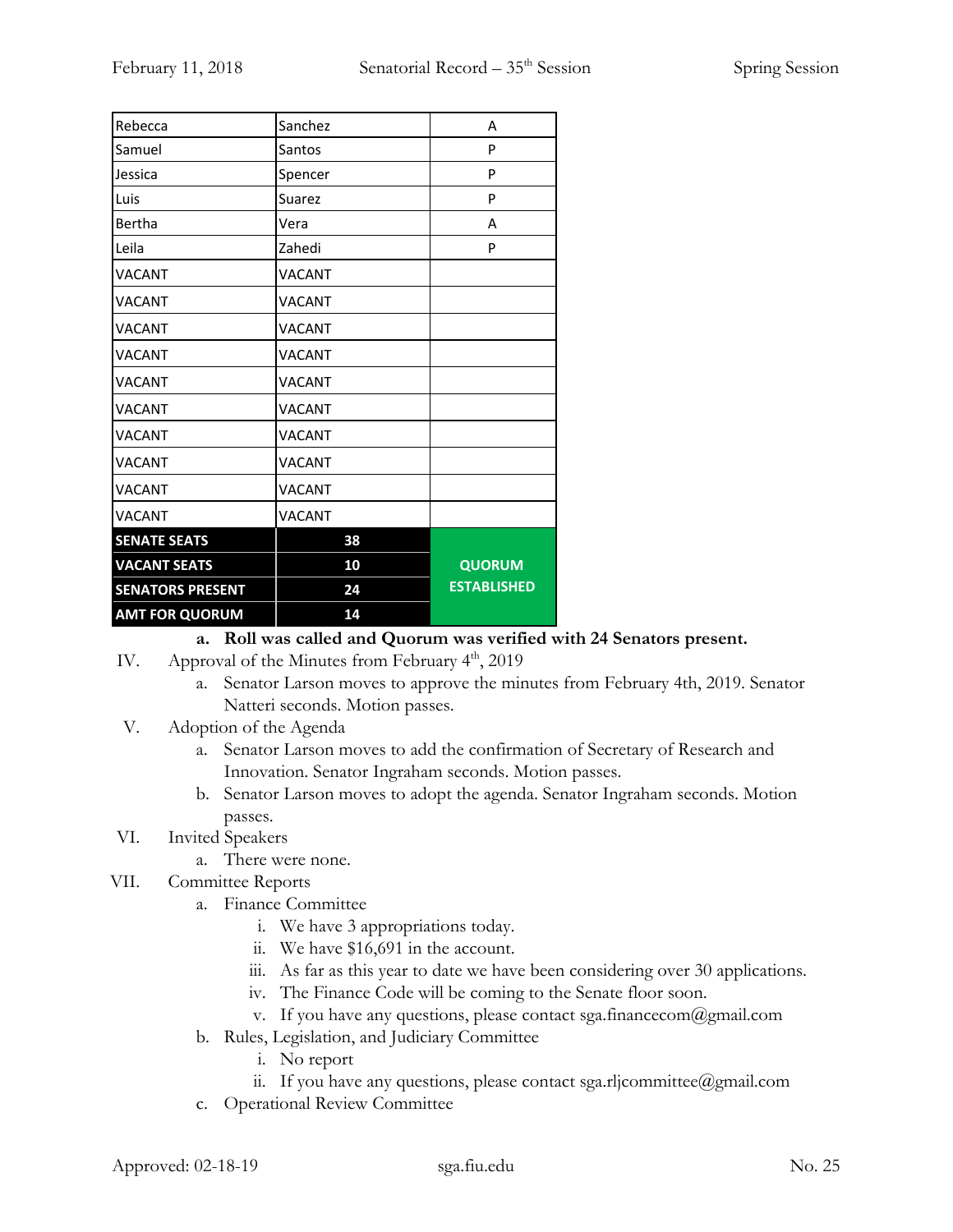- i. Fraternity and Sorority Life Audit.
- ii. If you have any questions, please contact fiusga.orc@gmail.com
- d. Internal Affairs Committee
	- i. We had our committee meeting today.
	- ii. You will be contacted within a week to make sure senators are doing everything from the checklist.
	- iii. If you have any questions, please contact sga.iacommittee@gmail.com
- e. Student Advocacy Committee
	- i. No report
	- ii. If you have any questions, please contact sga.sacommittee@gmail.com
- f. Graduate and Professional Students Committee
	- i. GPSC negotiations for an increase in the stipends is ongoing.
	- ii. We decided to start rejecting incomplete travel fund applications.
	- iii. Review abstract for GSAW.
	- iv. If you have any questions, please contact GPSC@fiu.edu
- VIII. Executive Board Reports
	- a. Speaker of the Senate Aquino
		- i. I will be planning outreach events.
			- 1. These will include an event in the Pit for all Senators to come out to and mingle and talk with students
			- 2. Additionally, multiple tabling events to do so as well.
			- 3. I suggest your delegations do the same.
		- ii. I will be periodically checking up on Senators to make sure hours are being completed at the locations you've designated.
		- iii. If you have any questions, please email sgaspeaker@fiu.edu

*Point of personal privilege for Senator Khan Aleem Nawaz. Dismissed at 4:20pm*

- b. Speaker Pro Tempore Ahmadinejad
	- i. Started working on the form that Brandon started so everyone can see the voting procedure that happen in a position.
	- ii. As a liaison with BBC and MMC I am in weekly contact with the BBC Speaker Pro Tempore and we are sharing the information discussed at each Senate meetings giving briefings via e-mails.
	- iii. If you have any questions, please email sgaprotemp@fiu.edu
- c. President Rosell
	- i. If you have any questions, please email sgapres $@$ fiu.edu
- d. Vice President Hernandez
	- i. Chief Justice applicants will be coming in next Senate meeting.
	- ii. Budget Deliberations start tomorrow.
	- iii. If you have any questions, please email sgavp@fiu.edu
- e. Comptroller Correa
	- i. Budget Deliberations start tomorrow at 9AM.
	- ii. If you have any questions, please email sgacomp@fiu.edu
- f. Chief Justice (VACANT)
	- i. If you have any questions, please email sgajud@fiu.edu
- IX. Special Orders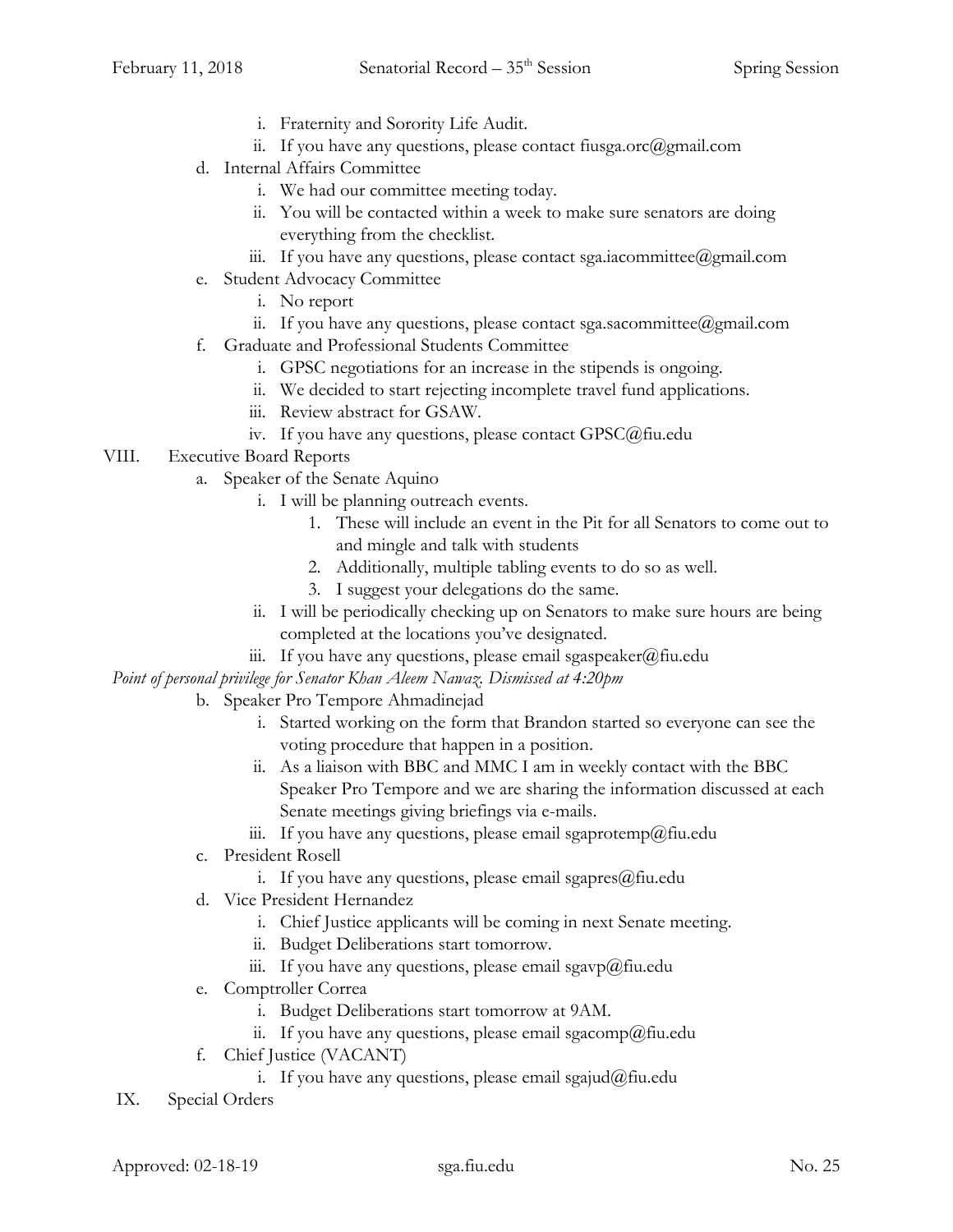- a. There were none.
- X. Vetoed Legislation
	- a. There were none.
- XI. Second Readings
	- a. There were none.
- XII. Unfinished Business
	- a. Housing Senator Vacancy Appointment
		- i. Senator Larson moves to postpone Housing Senator vacancy appointment to next week.. Senator Natteri seconds. Motion passes.
	- b. CASE Senator Vacancy Appointment
		- **i.** Anthony Membreno
			- 1. Presentation Period
			- 2. Question and Answer Period
				- a. Senator Larson moves to close question and answer period. Senator Duncan seconds. Motion passes.
			- 3. Senator Arzola moves to go into voting procedure. Senator Natteri seconds. Motion passes.

|                   | VOTE ON APPOINTMENT OF ANTHONY MEMBRENO TO THE VACANT CASE SENATOR SEAT |                   |      |               |
|-------------------|-------------------------------------------------------------------------|-------------------|------|---------------|
| <b>First Name</b> | <b>Last Name</b>                                                        | <b>Attendance</b> | Vote | <b>REASON</b> |
| Mitra             | Ahmadinejad                                                             | P                 | Y    |               |
| Stacey            | Alpert                                                                  | P                 | Υ    |               |
| Brandon           | Aquino                                                                  | P                 | Υ    |               |
| Alejandro         | Arzola                                                                  | P                 | Υ    |               |
| Daniel            | Beltran                                                                 | P                 | Υ    |               |
| Danny             | De Leon                                                                 | P                 | N    |               |
| Dustin            | Duncan                                                                  | P                 | Υ    |               |
| <b>Dianelis</b>   | Hernandez                                                               | A                 |      |               |
| Samuel            | Hernandez                                                               | P                 | Υ    |               |
| Rose              | Ingraham                                                                | P                 | Y    |               |
| Jai               | Jethani                                                                 | P                 | Υ    |               |
| Charles           | Kelly                                                                   | P                 | Υ    |               |
| Jam               | Khan Aleem Nawaz                                                        | A                 |      |               |
| Dimitri           | Lampru                                                                  | P                 | Υ    |               |
| Victoria          | Larson                                                                  | P                 | Υ    |               |
| Constance         | Lee                                                                     | P                 | Υ    |               |
| Ariadna           | Natteri                                                                 | P                 | Υ    |               |
| David             | Nivia                                                                   | P                 | Υ    |               |
| Dominique         | Macon                                                                   | P                 | Υ    |               |
| LeChara           | Pryor                                                                   | P                 | Υ    |               |
| Amelia            | Raudales                                                                | P                 | Υ    |               |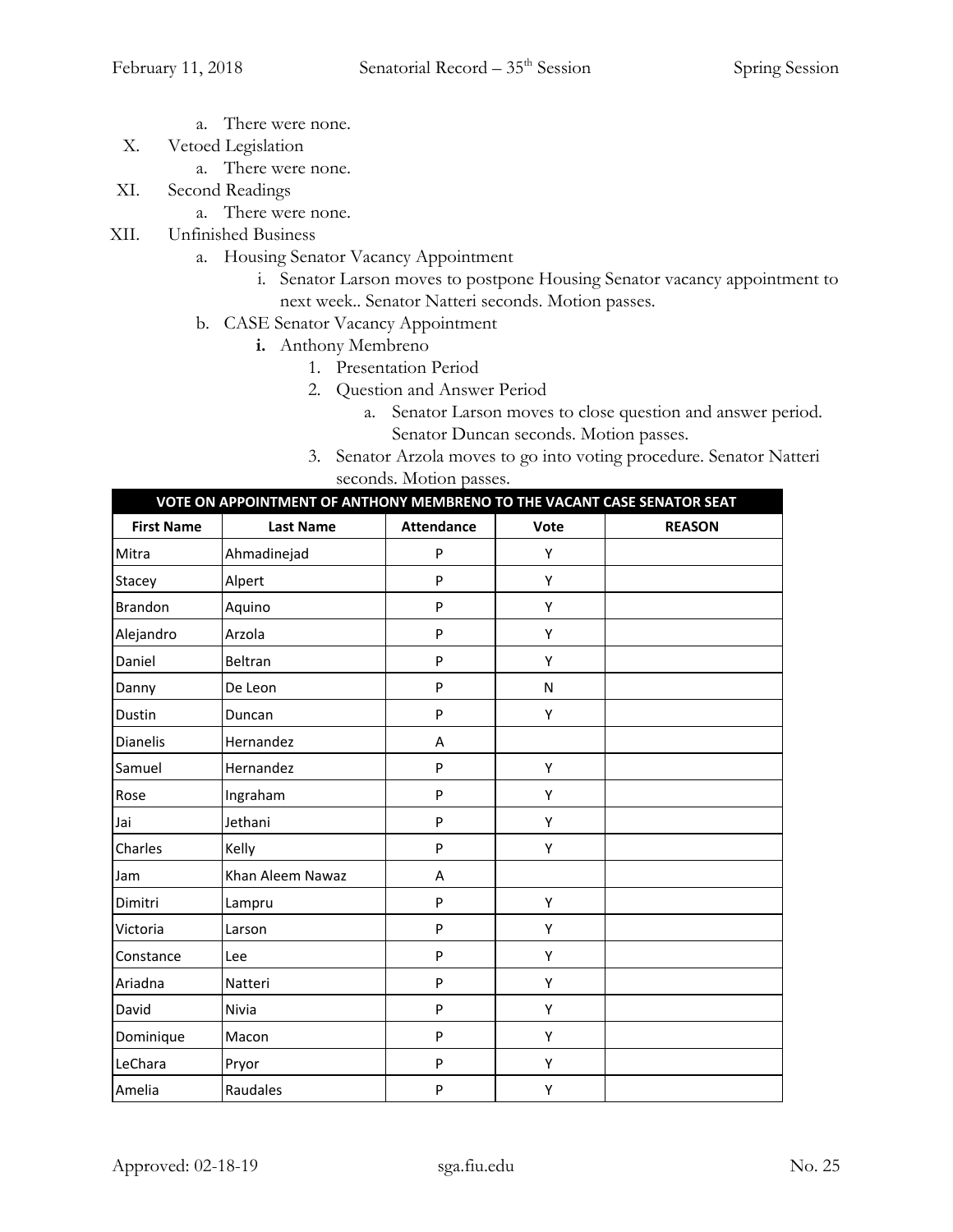| Melanie                   | Rodriguez     | Α              |                  |             |
|---------------------------|---------------|----------------|------------------|-------------|
| Rebecca                   | Sanchez       | Α              |                  |             |
| Samuel                    | Santos        | P              | Υ                |             |
| Jessica                   | Spencer       | P              | Υ                |             |
| Luis                      | Suarez        | P              | Υ                |             |
| Bertha                    | Vera          | Α              |                  |             |
| Leila                     | Zahedi        | P              | Υ                |             |
| <b>VACANT</b>             | <b>VACANT</b> |                |                  |             |
| <b>VACANT</b>             | <b>VACANT</b> |                |                  |             |
| <b>VACANT</b>             | <b>VACANT</b> |                |                  |             |
| <b>VACANT</b>             | <b>VACANT</b> |                |                  |             |
| <b>VACANT</b>             | <b>VACANT</b> |                |                  |             |
| <b>VACANT</b>             | <b>VACANT</b> |                |                  |             |
| <b>VACANT</b>             | <b>VACANT</b> |                |                  |             |
| <b>VACANT</b>             | <b>VACANT</b> |                |                  |             |
| <b>VACANT</b>             | <b>VACANT</b> |                |                  |             |
| <b>VACANT</b>             | <b>VACANT</b> |                |                  |             |
|                           |               | YAY            | 22               |             |
| <b>QUORUM ESTABLISHED</b> |               | <b>NAY</b>     | 1                | <b>PASS</b> |
|                           |               | <b>ABSTAIN</b> | $\boldsymbol{0}$ |             |

## **ii. Anthony Membreno confirmed as CASE Senator.**

#### XIII. New Business

- a. Confirmation of the Chief of Staff
	- i. Keandre Blount
		- 1. Presentation Period
		- 2. Question and Answer Period
			- a. Senator Larson moves to close question and answer period. Senator Duncan seconds. Motion passes.
		- 3. Senator Ingraham moves to go into voting procedure. Senator Larson seconds. Motion passes.

| VOTE ON VOTE ON CONFIRMATION OF KEANDRE BLOUNT AS CHIEF OF STAFF |                  |                   |      |               |
|------------------------------------------------------------------|------------------|-------------------|------|---------------|
| <b>First Name</b>                                                | <b>Last Name</b> | <b>Attendance</b> | Vote | <b>REASON</b> |
| Mitra                                                            | Ahmadinejad      | P                 | Υ    |               |
| Stacey                                                           | Alpert           | P                 | Υ    |               |
| <b>Brandon</b>                                                   | Aquino           | P                 | Υ    |               |
| Alejandro                                                        | Arzola           | P                 | Υ    |               |
| Daniel                                                           | Beltran          | P                 | Υ    |               |
| Danny                                                            | De Leon          | P                 | ٧    |               |
| Dustin                                                           | Duncan           | P                 | v    |               |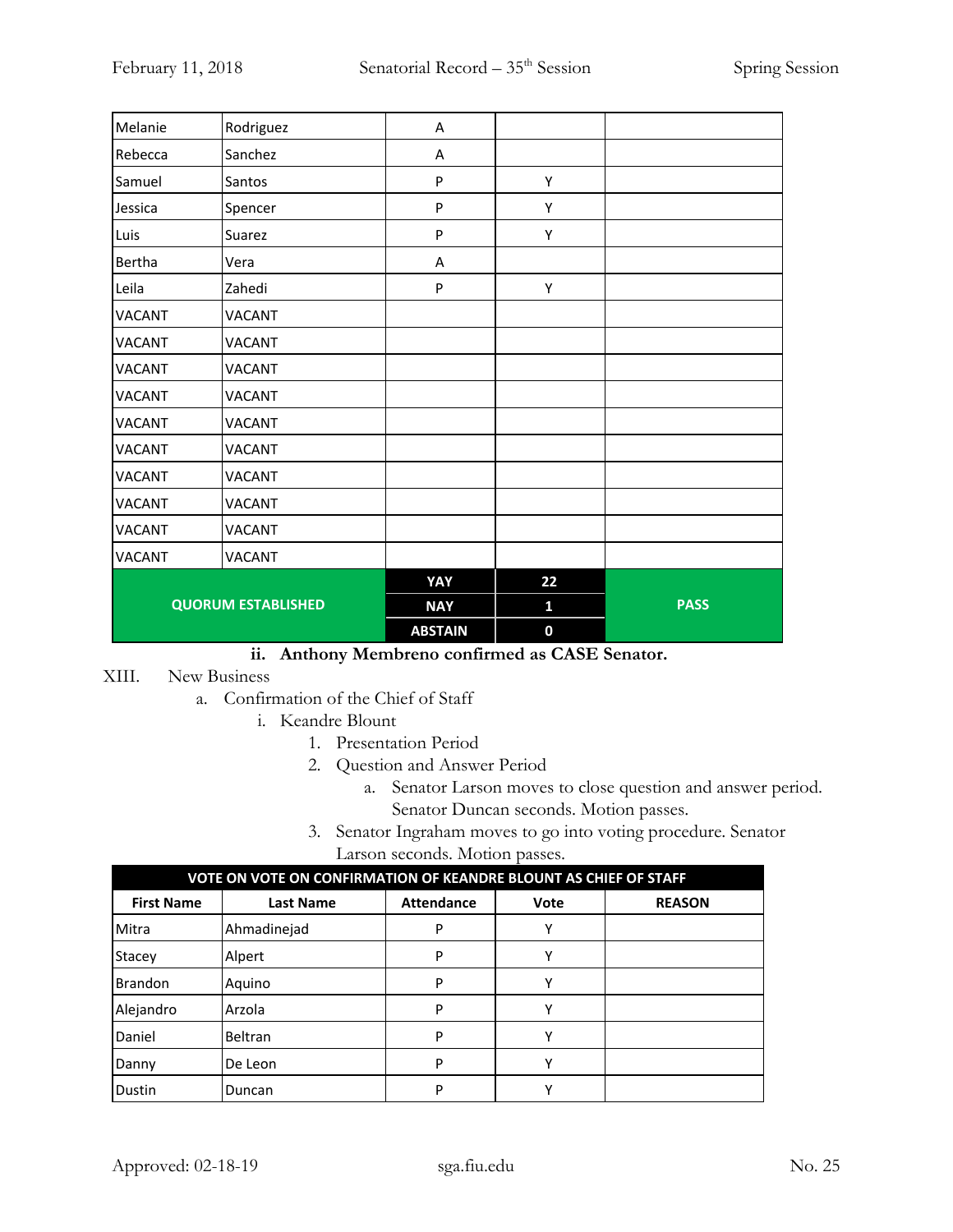| Dianelis                  | Hernandez        | Α              |                  |             |
|---------------------------|------------------|----------------|------------------|-------------|
| Samuel                    | Hernandez        | P              | Υ                |             |
| Rose                      | Ingraham         | P              | Υ                |             |
| Jai                       | Jethani          | P              | Υ                |             |
| Charles                   | Kelly            | P              | Υ                |             |
| Jam                       | Khan Aleem Nawaz | A              |                  |             |
| Dimitri                   | Lampru           | P              | Υ                |             |
| Victoria                  | Larson           | P              | Υ                |             |
| Constance                 | Lee              | P              | Υ                |             |
| Dominique                 | Macon            | P              | Υ                |             |
| Anthony                   | Membreno         | P              | Υ                |             |
| Ariadna                   | Natteri          | P              | Υ                |             |
| David                     | Nivia            | P              | Υ                |             |
| LeChara                   | Pryor            | P              | Υ                |             |
| Amelia                    | Raudales         | P              | Υ                |             |
| Melanie                   | Rodriguez        | Α              |                  |             |
| Rebecca                   | Sanchez          | A              |                  |             |
| Samuel                    | Santos           | P              | Υ                |             |
| Jessica                   | Spencer          | P              | Υ                |             |
| Luis                      | Suarez           | P              | Υ                |             |
| Bertha                    | Vera             | Α              |                  |             |
| Leila                     | Zahedi           | P              | Υ                |             |
| <b>VACANT</b>             | VACANT           |                |                  |             |
| VACANT                    | <b>VACANT</b>    |                |                  |             |
| VACANT                    | VACANT           |                |                  |             |
| VACANT                    | <b>VACANT</b>    |                |                  |             |
| VACANT                    | <b>VACANT</b>    |                |                  |             |
| VACANT                    | VACANT           |                |                  |             |
| VACANT                    | VACANT           |                |                  |             |
| VACANT                    | VACANT           |                |                  |             |
| <b>VACANT</b>             | VACANT           |                |                  |             |
|                           |                  | YAY            | 24               |             |
| <b>QUORUM ESTABLISHED</b> |                  | <b>NAY</b>     | $\boldsymbol{0}$ | <b>PASS</b> |
|                           |                  | <b>ABSTAIN</b> | $\boldsymbol{0}$ |             |

# **ii. Keandre Blount confirmed as Chief of Staff.**

b. Graduate Senator Vacancy Appointment

i. Angel Algarin

1. Presentation Period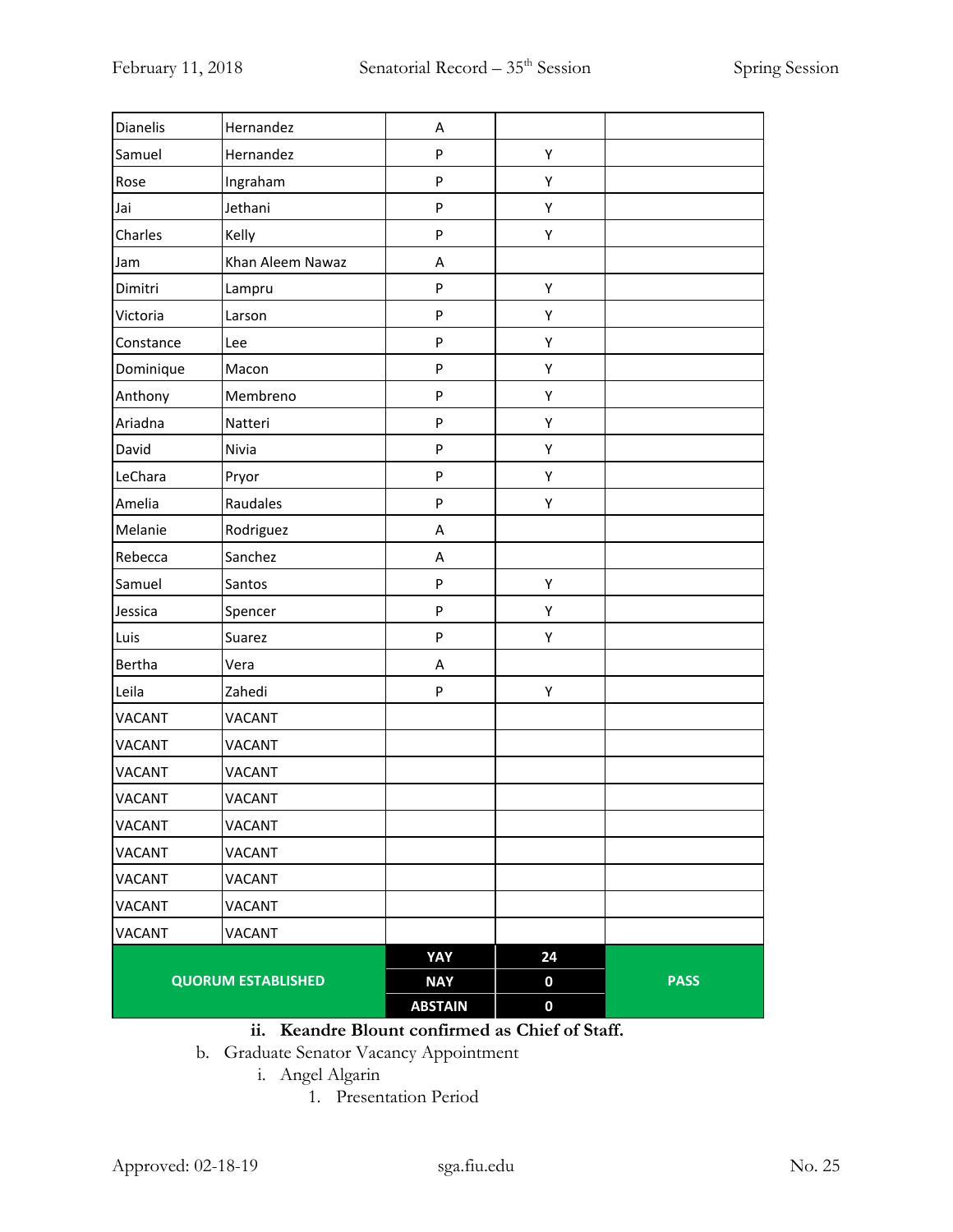- 2. Question and Answer Period
	- a. Senator Kelly moves to close question and answer period. Senator Duncan seconds. Motion passes.
- 3. Senator Kelly moves to go into voting procedure. Senator Duncan seconds. *The Chair struck the motion.*
- 4. Senator Ingraham moves to go into discussion period for 5 minutes. Senator Larson seconds. Motion passes.
- 5. Senator Natteri moves to go into voting procedure. Senator Duncan seconds. Motion passes.

|                   | VOTE ON APPOINTMENT OF ANGEL ALGARIN TO THE VACANT GRADUATE SENATOR SEAT |                   |      |               |  |
|-------------------|--------------------------------------------------------------------------|-------------------|------|---------------|--|
| <b>First Name</b> | <b>Last Name</b>                                                         | <b>Attendance</b> | Vote | <b>REASON</b> |  |
| Mitra             | Ahmadinejad                                                              | P                 | Υ    |               |  |
| Stacey            | Alpert                                                                   | P                 | Υ    |               |  |
| <b>Brandon</b>    | Aquino                                                                   | P                 | Υ    |               |  |
| Alejandro         | Arzola                                                                   | P                 | Υ    |               |  |
| Daniel            | Beltran                                                                  | P                 | Υ    |               |  |
| Danny             | De Leon                                                                  | P                 | Υ    |               |  |
| Dustin            | Duncan                                                                   | P                 | Υ    |               |  |
| <b>Dianelis</b>   | Hernandez                                                                | Α                 |      |               |  |
| Samuel            | Hernandez                                                                | P                 | Υ    |               |  |
| Rose              | Ingraham                                                                 | P                 | Υ    |               |  |
| Jai               | Jethani                                                                  | P                 | Υ    |               |  |
| Charles           | Kelly                                                                    | P                 | Υ    |               |  |
| Jam               | Khan Aleem Nawaz                                                         | $\sf A$           |      |               |  |
| Dimitri           | Lampru                                                                   | P                 | Υ    |               |  |
| Victoria          | Larson                                                                   | P                 | Υ    |               |  |
| Constance         | Lee                                                                      | P                 | Υ    |               |  |
| Ariadna           | Natteri                                                                  | P                 | Υ    |               |  |
| David             | Nivia                                                                    | P                 | Υ    |               |  |
| Dominique         | Macon                                                                    | P                 | Υ    |               |  |
| LeChara           | Pryor                                                                    | P                 | Υ    |               |  |
| Amelia            | Raudales                                                                 | P                 | Υ    |               |  |
| Melanie           | Rodriguez                                                                | Α                 |      |               |  |
| Rebecca           | Sanchez                                                                  | А                 |      |               |  |
| Samuel            | Santos                                                                   | P                 | N    |               |  |
| Jessica           | Spencer                                                                  | P                 | Υ    |               |  |
| Luis              | Suarez                                                                   | P                 | Υ    |               |  |
| Bertha            | Vera                                                                     | Α                 |      |               |  |
| Leila             | Zahedi                                                                   | P                 | Υ    |               |  |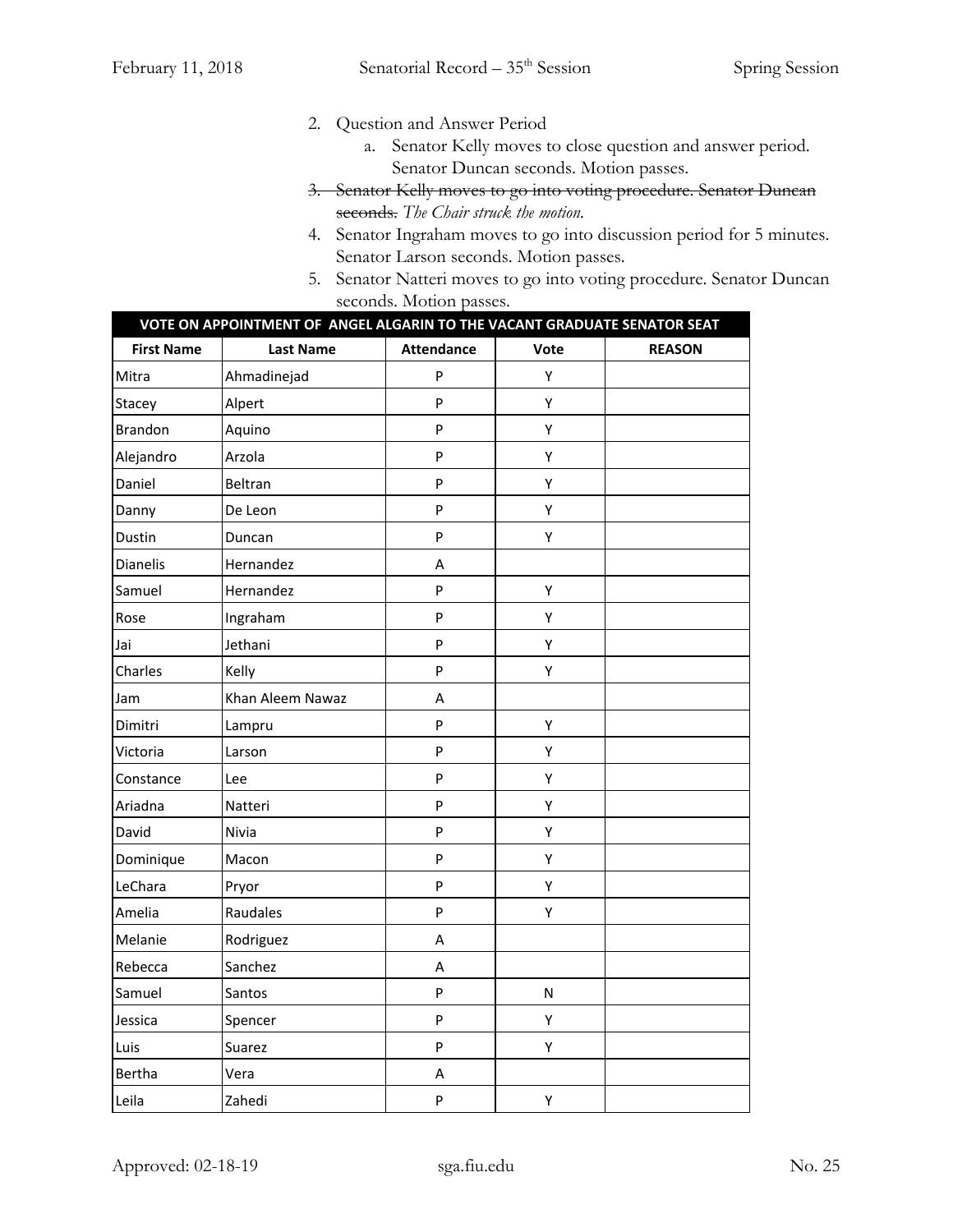| Anthony                   | Membreno      | P              | Y  |             |
|---------------------------|---------------|----------------|----|-------------|
| <b>VACANT</b>             | VACANT        |                |    |             |
| <b>VACANT</b>             | VACANT        |                |    |             |
| <b>VACANT</b>             | VACANT        |                |    |             |
| <b>VACANT</b>             | VACANT        |                |    |             |
| <b>VACANT</b>             | VACANT        |                |    |             |
| <b>VACANT</b>             | VACANT        |                |    |             |
| <b>VACANT</b>             | <b>VACANT</b> |                |    |             |
| <b>VACANT</b>             | VACANT        |                |    |             |
| <b>VACANT</b>             | VACANT        |                |    |             |
|                           |               | YAY            | 23 |             |
| <b>QUORUM ESTABLISHED</b> |               | <b>NAY</b>     | 1  | <b>PASS</b> |
|                           |               | <b>ABSTAIN</b> | 0  |             |

## **ii. Angel Algarin confirmed at Graduate Senator.**

*Point of Personal Privilege for Senator Arzola at 4:50pm; Returned at 4:53pm Point of Personal Privilege for Senator Ingraham at 4:51pm; Returned at 4:53pm* c. Lower Division Senator Vacancy Appointment

- i. Carolina Machin
	- 1. Presentation Period
	- 2. Question and Answer Period
		- a. Senator Duncan moves to close question and answer period. Senato Natteri seconds. Motion passes.
	- 3. Senator Samuel Hernandez moves to go into voting procedure. Senator Duncan seconds. Motion passes.

| VOTE ON APPOINTMENT OF CAROLINA MACHIN TO THE VACANT LOWER DIVISION SENATOR SEAT |                  |                   |      |                 |  |
|----------------------------------------------------------------------------------|------------------|-------------------|------|-----------------|--|
| <b>First Name</b>                                                                | <b>Last Name</b> | <b>Attendance</b> | Vote | <b>REASON</b>   |  |
| Mitra                                                                            | Ahmadinejad      | P                 | Υ    |                 |  |
| Angel                                                                            | Algarin          | P                 | Υ    |                 |  |
| Stacey                                                                           | Alpert           | P                 | Υ    |                 |  |
| <b>Brandon</b>                                                                   | Aquino           | P                 | Υ    |                 |  |
|                                                                                  |                  |                   |      | Not present for |  |
| Alejandro                                                                        | Arzola           | P                 | A    | speech          |  |
| Daniel                                                                           | Beltran          | P                 | Υ    |                 |  |
| Danny                                                                            | De Leon          | P                 | γ    |                 |  |
| Dustin                                                                           | Duncan           | P                 | Υ    |                 |  |
| <b>Dianelis</b>                                                                  | Hernandez        | A                 |      |                 |  |
| Samuel                                                                           | Hernandez        | P                 | Υ    |                 |  |
|                                                                                  |                  |                   |      | Not present for |  |
| Rose                                                                             | Ingraham         | P                 | A    | speech          |  |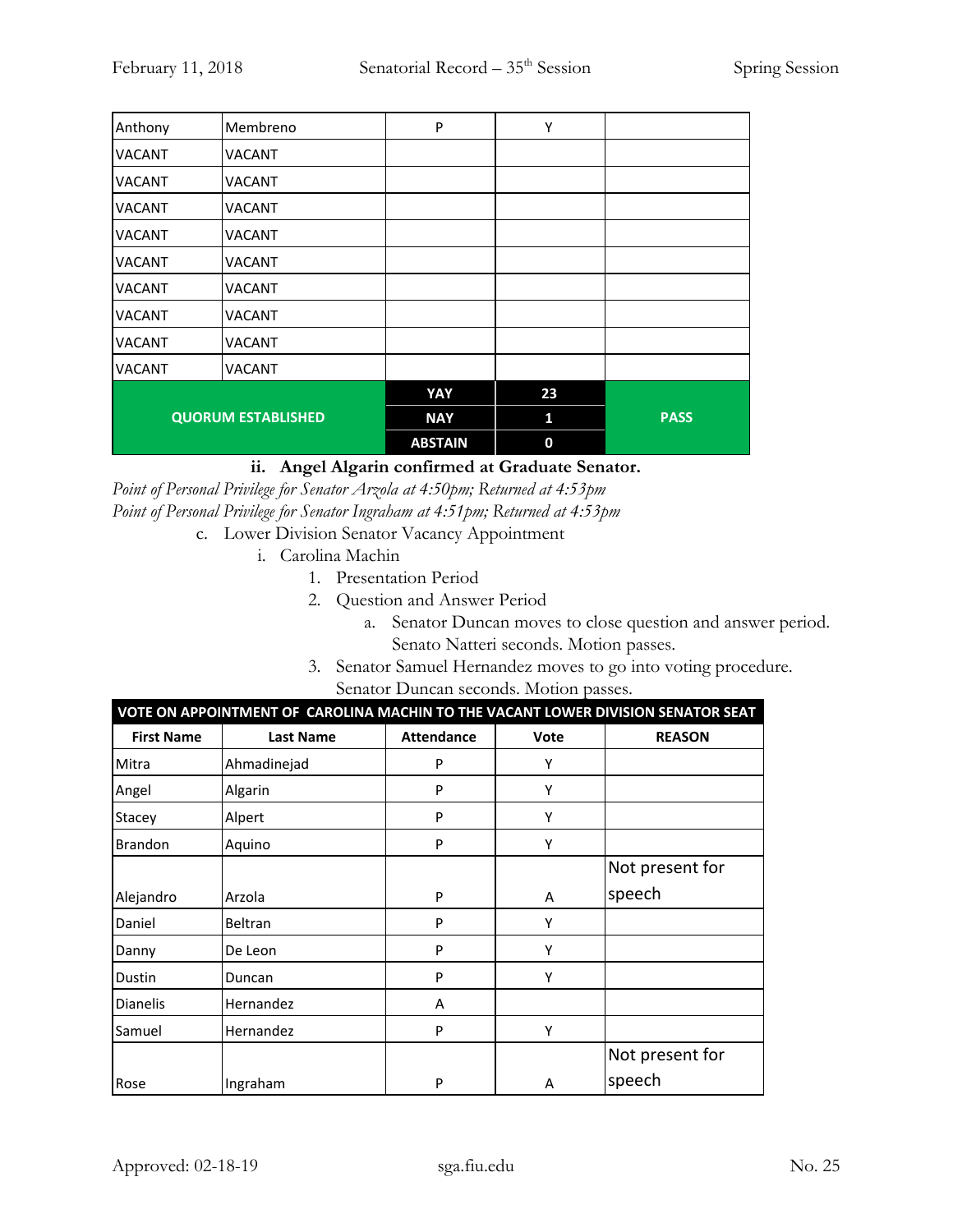| Jai           | Jethani                   | P              | ${\sf N}$ |                 |
|---------------|---------------------------|----------------|-----------|-----------------|
| Charles       | Kelly                     | P              | ${\sf N}$ |                 |
| Jam           | Khan Aleem Nawaz          | Α              |           |                 |
| Dimitri       | Lampru                    | P              | Υ         |                 |
| Victoria      | Larson                    | P              | N         |                 |
| Constance     | Lee                       | P              | Υ         |                 |
| Dominique     | Macon                     | P              | Υ         |                 |
|               |                           |                |           | Not present for |
| Anthony       | Membreno                  | P              | A         | speech          |
| Ariadna       | Natteri                   | P              | Υ         |                 |
| David         | Nivia                     | P              | Υ         |                 |
| LeChara       | Pryor                     | P              | Υ         |                 |
| Amelia        | Raudales                  | P              | N         |                 |
| Melanie       | Rodriguez                 | Α              |           |                 |
| Rebecca       | Sanchez                   | A              |           |                 |
| Samuel        | Santos                    | P              | N         |                 |
| Jessica       | Spencer                   | P              | Υ         |                 |
| Luis          | Suarez                    | P              | Υ         |                 |
| Bertha        | Vera                      | Α              |           |                 |
| Leila         | Zahedi                    | P              | Υ         |                 |
| <b>VACANT</b> | VACANT                    |                |           |                 |
| <b>VACANT</b> | <b>VACANT</b>             |                |           |                 |
| <b>VACANT</b> | VACANT                    |                |           |                 |
| <b>VACANT</b> | <b>VACANT</b>             |                |           |                 |
| <b>VACANT</b> | <b>VACANT</b>             |                |           |                 |
| <b>VACANT</b> | <b>VACANT</b>             |                |           |                 |
| <b>VACANT</b> | <b>VACANT</b>             |                |           |                 |
| VACANT        | <b>VACANT</b>             |                |           |                 |
|               |                           | YAY            | 17        |                 |
|               | <b>QUORUM ESTABLISHED</b> |                | 5         | <b>PASS</b>     |
|               |                           | <b>ABSTAIN</b> | 3         |                 |

## **ii. Carolina Machin confirmed as Lower Division Senator.**

*Point of Personal Privilege for Senator Pryor at 4:56pm; Returned at 4:59pm.*

#### d. CNHS Senator Vacancy Appointment

- i. Ana Isabella Hevia
	- 1. Presentation Period
	- 2. Question and Answer Period
		- a. Senator Duncan moves to close question and answer period. Senator Natteri seconds. Motion passes.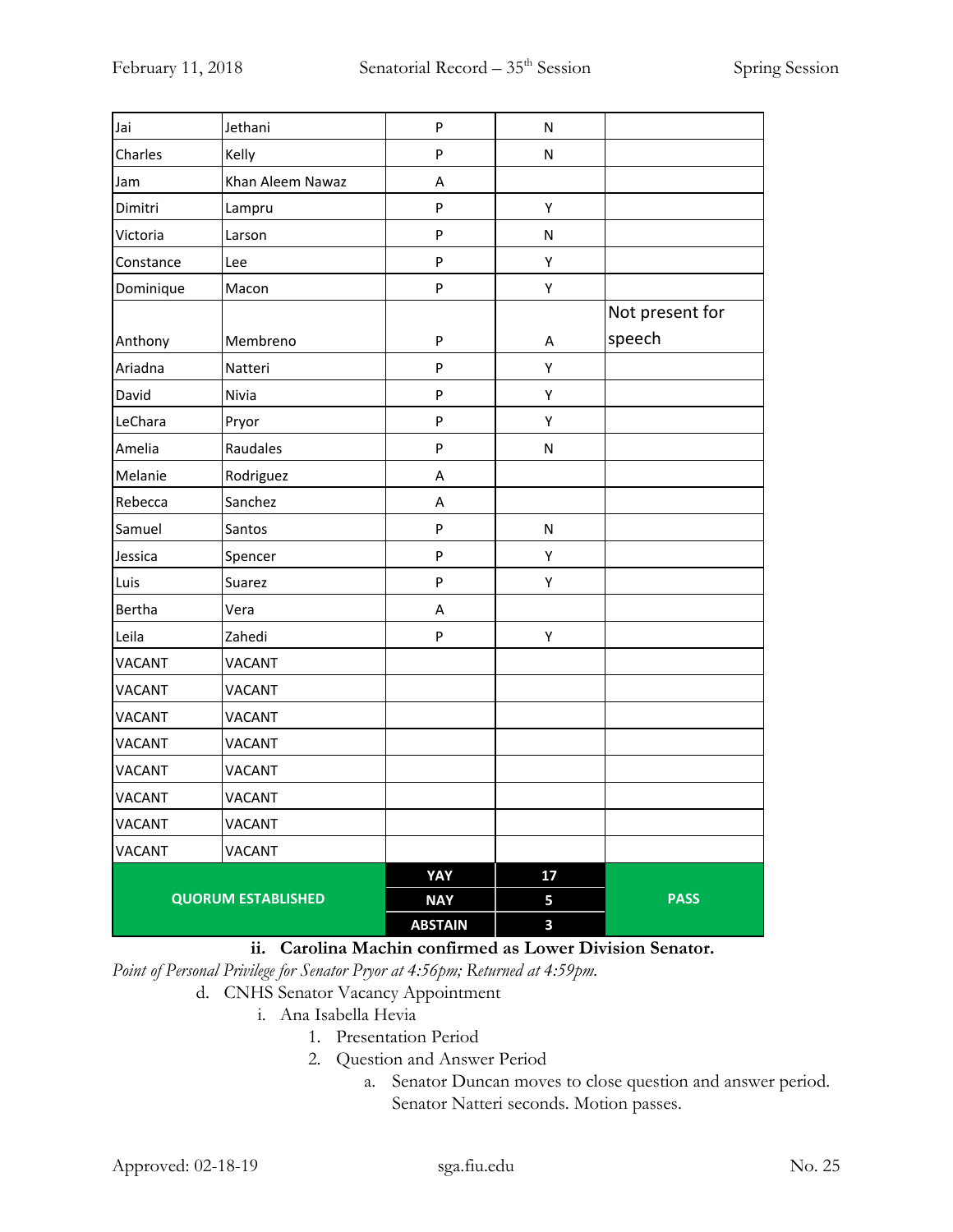|                   | VOTE ON APPOINTMENT OF ANA ISABELLA HEVIA TO THE VACANT CNHS SENATOR SEAT | $\frac{1}{2}$     |           |                 |
|-------------------|---------------------------------------------------------------------------|-------------------|-----------|-----------------|
| <b>First Name</b> | <b>Last Name</b>                                                          | <b>Attendance</b> | Vote      | <b>REASON</b>   |
| Mitra             | Ahmadinejad                                                               | P                 | Υ         |                 |
| Angel             | Algarin                                                                   | ${\sf P}$         | Υ         |                 |
| Stacey            | Alpert                                                                    | P                 | Υ         |                 |
| <b>Brandon</b>    | Aquino                                                                    | ${\sf P}$         | Υ         |                 |
| Alejandro         | Arzola                                                                    | P                 | Υ         |                 |
| Daniel            | Beltran                                                                   | ${\sf P}$         | Υ         |                 |
| Danny             | De Leon                                                                   | P                 | Υ         |                 |
| Dustin            | Duncan                                                                    | ${\sf P}$         | Υ         |                 |
| <b>Dianelis</b>   | Hernandez                                                                 | Α                 |           |                 |
| Samuel            | Hernandez                                                                 | ${\sf P}$         | Υ         |                 |
| Rose              | Ingraham                                                                  | ${\sf P}$         | Υ         |                 |
| Jai               | Jethani                                                                   | P                 | Υ         |                 |
| Charles           | Kelly                                                                     | ${\sf P}$         | Υ         |                 |
| Jam               | Khan Aleem Nawaz                                                          | Α                 |           |                 |
| Dimitri           | Lampru                                                                    | ${\sf P}$         | Υ         |                 |
| Victoria          | Larson                                                                    | ${\sf P}$         | N         |                 |
| Constance         | Lee                                                                       | ${\sf P}$         | Υ         |                 |
| Carolina          | Machin                                                                    | ${\sf P}$         | Υ         |                 |
| Dominique         | Macon                                                                     | P                 | Υ         |                 |
| Anthony           | Membreno                                                                  | ${\sf P}$         | Υ         |                 |
| Ariadna           | Natteri                                                                   | ${\sf P}$         | Υ         |                 |
| David             | Nivia                                                                     | ${\sf P}$         | Υ         |                 |
|                   |                                                                           |                   |           | Not present for |
| LeChara           | Pryor                                                                     | P                 | Α         | speech.         |
| Amelia            | Raudales                                                                  | ${\sf P}$         | Υ         |                 |
| Melanie           | Rodriguez                                                                 | A                 |           |                 |
| Rebecca           | Sanchez                                                                   | A                 |           |                 |
| Samuel            | Santos                                                                    | ${\sf P}$         | ${\sf N}$ |                 |
| Jessica           | Spencer                                                                   | ${\sf P}$         | Υ         |                 |
| Luis              | Suarez                                                                    | P                 | Υ         |                 |
| Bertha            | Vera                                                                      | A                 |           |                 |
| Leila             | Zahedi                                                                    | $\sf P$           | Υ         |                 |
| <b>VACANT</b>     | VACANT                                                                    |                   |           |                 |
| <b>VACANT</b>     | <b>VACANT</b>                                                             |                   |           |                 |

3. Senator Ahmadinejad moves to go into voting procedure . Senator Duncan seconds. Motion passes.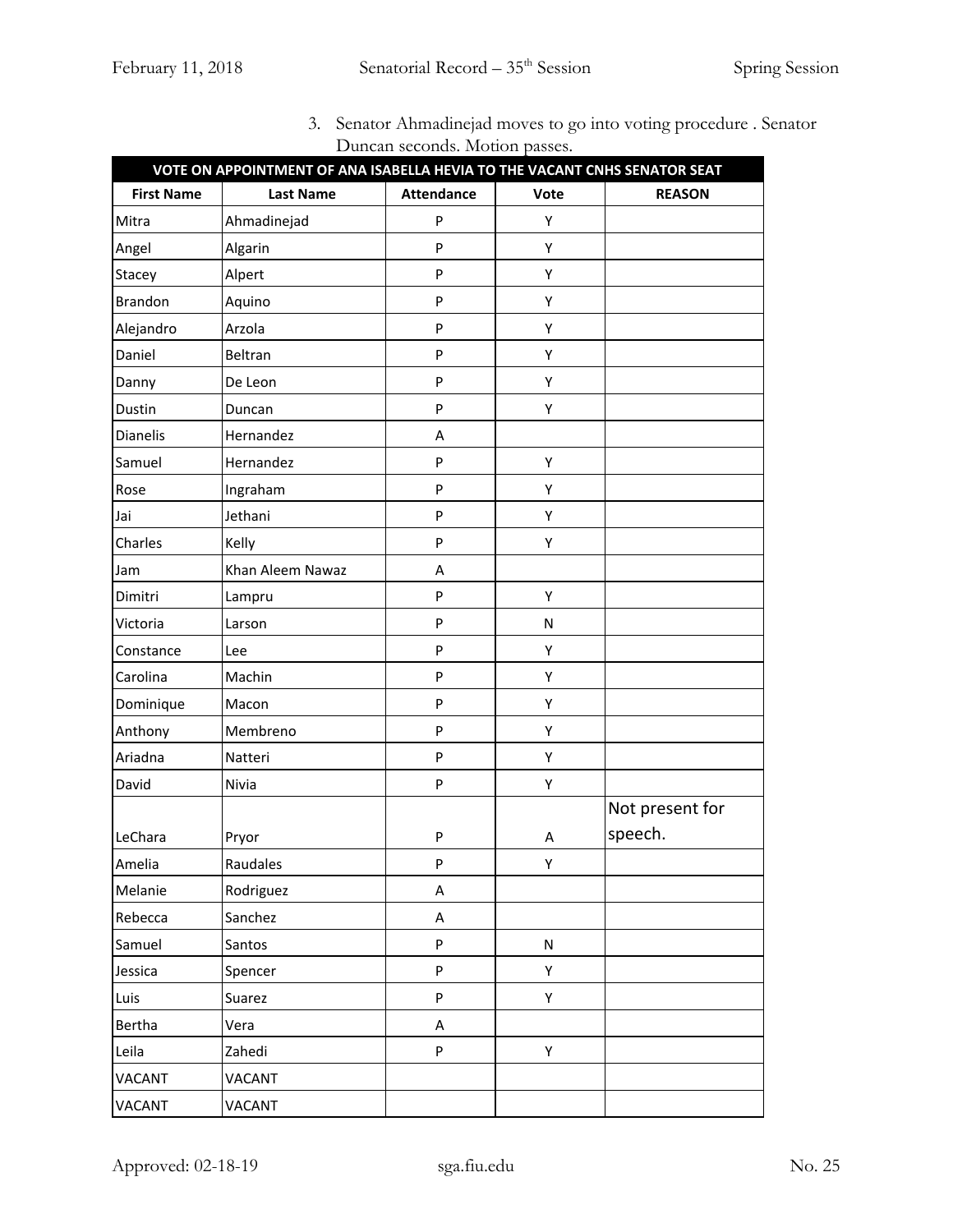| <b>VACANT</b>             | VACANT        |                |    |             |
|---------------------------|---------------|----------------|----|-------------|
| <b>VACANT</b>             | <b>VACANT</b> |                |    |             |
| <b>VACANT</b>             | <b>VACANT</b> |                |    |             |
| <b>VACANT</b>             | <b>VACANT</b> |                |    |             |
| <b>VACANT</b>             | <b>VACANT</b> |                |    |             |
|                           |               | YAY            | 23 |             |
| <b>QUORUM ESTABLISHED</b> |               | <b>NAY</b>     | 2  | <b>PASS</b> |
|                           |               | <b>ABSTAIN</b> |    |             |

**ii. Ana Isabella Hevia confirmed as CNHS Senator.**

*Point of Personal Privilege for Senator Lampru at 5:03pm; Returned at 5:05pm*

e. SA3521—AN APPROPRIATION TO ALLOCATE \$450 TO FIU CLUB BASKETBALL FOR AIRBNB ACCOMMODATIONS IN GAINESVILLE, FLORIDA

i. Senator Ingraham move to table SA3521 for next week. Senator Duncan seconds. Motion passes

*Point of Personal Privilege for Senator Duncan at 5:05pm; Returned at 5:08pm Point of Personal Privilege for Senator Membreno. Dismissed at 5:05pm.*

- f. SA3522—AN APPROPRIATION TO ALLOCATE \$1500 TO PANTHER MOTORSPORTS FOR HOTEL ACCOMMODATIONS AT THE FSAE MICHIGAN COMPETITION
	- i. Presentation Period Kelly
	- ii. Question & Answer
		- 1. Mitra why only accomodation?
			- a. They asked for travel and accommodation but we talked them down.
		- 2. Mitra only undergraduates?
			- a. Yes
- g. SA3523—AN APPROPRIATION TO ALLOCATE \$3500 TOWARDS THE HOTEL EXPENSES FOR THE ASCE ORGANIZATION DURING THE 2019 SOUTHEASTERN CONFERENCE
	- i. Presentation Period Senator Kelly
	- ii. Question and Answer Period
		- 1. Senator Duncan moves to extend question and answer period by 5 minutes. Senator Natteri seconds. Motion passes.
		- 2. Senator Samuel Hernandez moves to close question and answer period. Senator Duncan seconds. Motion passes.
	- iii. Discussion Period
		- 1. Senator Arzola moves to extend discussion period by 2 minutes. Senator Natteri seconds. Motion passes.
		- 2. Senator Arzola moves to extend discussion by 5 minutes. Senator Duncan seconds. Motion passes.
		- 3. Senator Natteri moves to end discussion period. Senator Kelly seconds. Motion passes.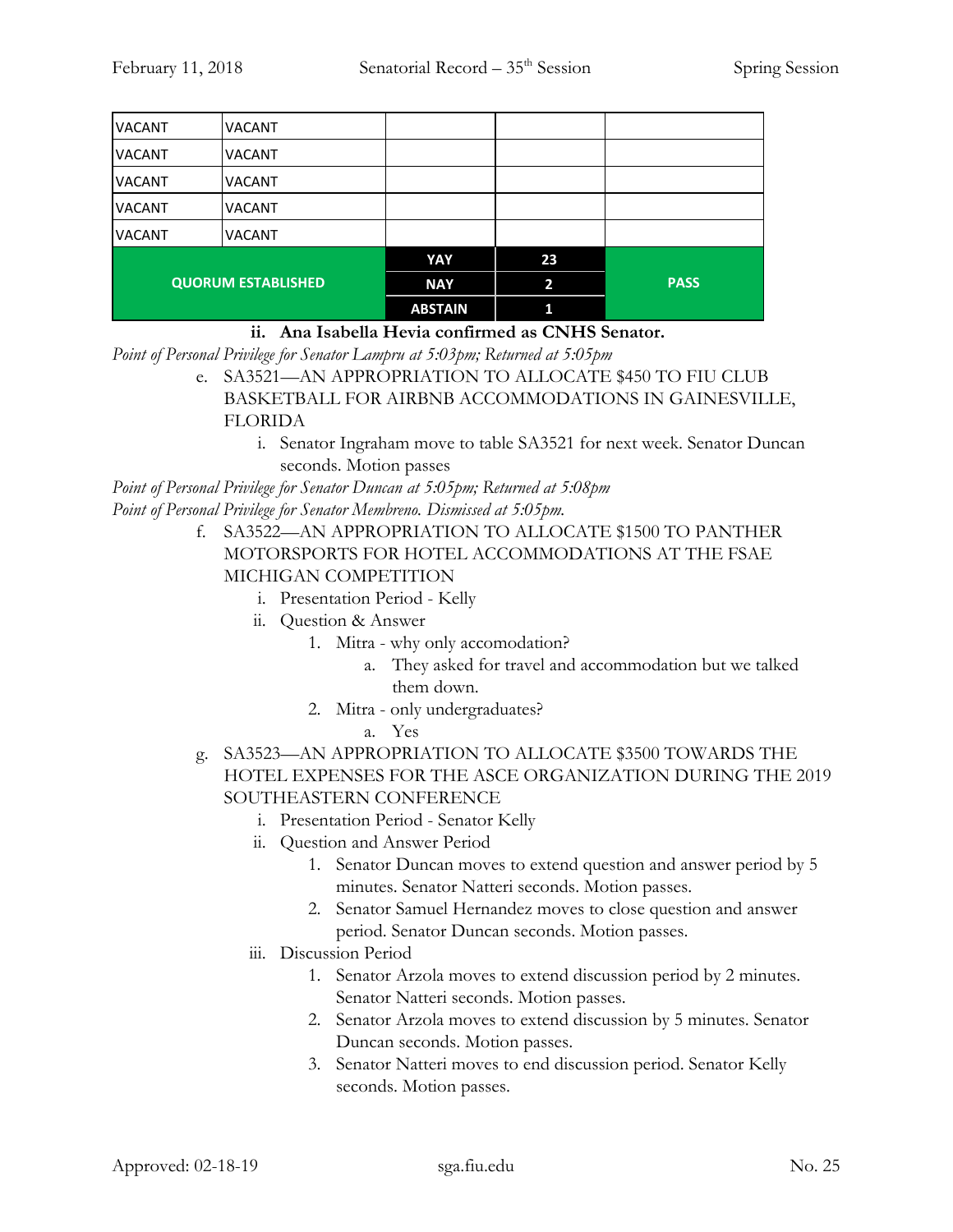- iv. Senator Ingraham moves to bypass second reading. Senator Jethani seconds. Motion passes.
- v. Senator Lampru moves to go into voting procedure. Senator Macon seconds. Motion passes.

| <b>VOTE ON APPROVAL OF SA3523</b> |                  |                   |      |               |
|-----------------------------------|------------------|-------------------|------|---------------|
| <b>First Name</b>                 | <b>Last Name</b> | <b>Attendance</b> | Vote | <b>REASON</b> |
| Mitra                             | Ahmadinejad      | P                 | Υ    |               |
| Angel                             | Algarin          | $\mathsf{P}$      | Υ    |               |
| Stacey                            | Alpert           | ${\sf P}$         | Υ    |               |
| <b>Brandon</b>                    | Aquino           | P                 | Υ    |               |
| Alejandro                         | Arzola           | ${\sf P}$         | Υ    |               |
| Daniel                            | Beltran          | ${\sf P}$         | Υ    |               |
|                                   |                  |                   |      | Part of the   |
| Danny                             | De Leon          | P                 | Α    | organization  |
| Dustin                            | Duncan           | ${\sf P}$         | Υ    |               |
| Dianelis                          | Hernandez        | Α                 |      |               |
| Samuel                            | Hernandez        | P                 | Υ    |               |
| Ana                               | Hevia            | ${\sf P}$         | Υ    |               |
| Rose                              | Ingraham         | ${\sf P}$         | Υ    |               |
| Jai                               | Jethani          | ${\sf P}$         | Υ    |               |
| Charles                           | Kelly            | P                 | Υ    |               |
| Jam                               | Khan Aleem Nawaz | Α                 |      |               |
| Dimitri                           | Lampru           | P                 | Υ    |               |
| Victoria                          | Larson           | ${\sf P}$         | Υ    |               |
| Constance                         | Lee              | P                 | Υ    |               |
| Carolina                          | Machin           | ${\sf P}$         | Υ    |               |
| Dominique                         | Macon            | ${\sf P}$         | Υ    |               |
| Anthony                           | Membreno         | Α                 |      |               |
| Ariadna                           | Natteri          | ${\sf P}$         | Υ    |               |
| David                             | Nivia            | P                 | Υ    |               |
| LeChara                           | Pryor            | P                 | Υ    |               |
| Amelia                            | Raudales         | ${\sf P}$         | Υ    |               |
| Melanie                           | Rodriguez        | A                 |      |               |
| Rebecca                           | Sanchez          | $\mathsf A$       |      |               |
| Samuel                            | Santos           | $\sf P$           | Υ    |               |
| Jessica                           | Spencer          | ${\sf P}$         | Υ    |               |
| Luis                              | Suarez           | P                 | Υ    |               |
| Bertha                            | Vera             | A                 |      |               |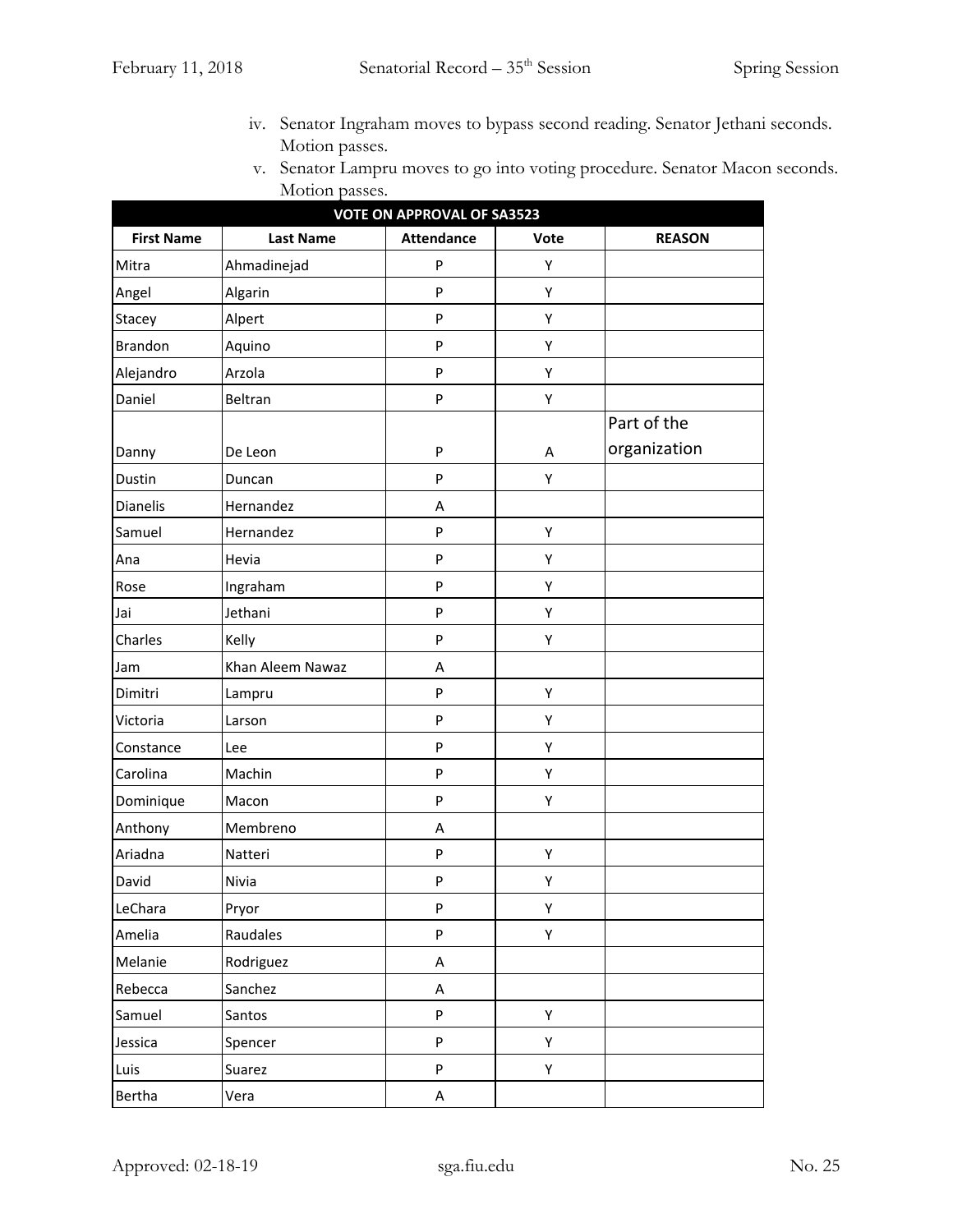| Leila                     | Zahedi        | P              | Υ           |             |
|---------------------------|---------------|----------------|-------------|-------------|
| <b>VACANT</b>             | <b>VACANT</b> |                |             |             |
| <b>VACANT</b>             | <b>VACANT</b> |                |             |             |
| <b>VACANT</b>             | <b>VACANT</b> |                |             |             |
| <b>VACANT</b>             | <b>VACANT</b> |                |             |             |
| <b>VACANT</b>             | <b>VACANT</b> |                |             |             |
| <b>VACANT</b>             | <b>VACANT</b> |                |             |             |
|                           |               | YAY            | 25          |             |
| <b>QUORUM ESTABLISHED</b> |               | <b>NAY</b>     | $\mathbf 0$ | <b>PASS</b> |
|                           |               | <b>ABSTAIN</b> | 1           |             |

## **vi. SA3523 APPROVED.**

*Point of Personal Privilege for Senator Jethani 5:36pm; Returned at 5:42PM Point of Personal Privilege for Senator Natteri 5:37pm; Returned at 5:40PM*

- h. Confirmation of Secretary of Research and Innovation
	- i. Luisana Zambrano
		- 1. Presentation Period
		- 2. Question and Answer Period
			- a. Senator Arzola moves to close question and answer period. Senator Duncan seconds. Motion passes.
		- 3. Senator Duncan moves to go into voting procedure. Senator Larson seconds. Motion passes.

| VOTE ON LUISANA ZAMBRANO AS SECRETARY OF RESEARCH AND INNOVATION |                  |                   |      |                 |
|------------------------------------------------------------------|------------------|-------------------|------|-----------------|
| <b>First Name</b>                                                | <b>Last Name</b> | <b>Attendance</b> | Vote | <b>REASON</b>   |
| Mitra                                                            | Ahmadinejad      | P                 | Υ    |                 |
| Angel                                                            | Algarin          | P                 | Υ    |                 |
| Stacey                                                           | Alpert           | P                 | Υ    |                 |
| <b>Brandon</b>                                                   | Aquino           | P                 | Υ    |                 |
| Alejandro                                                        | Arzola           | P                 | Υ    |                 |
| Daniel                                                           | Beltran          | P                 | Υ    |                 |
| Danny                                                            | De Leon          | P                 | Υ    |                 |
| Dustin                                                           | Duncan           | P                 | Υ    |                 |
| <b>Dianelis</b>                                                  | Hernandez        | A                 |      |                 |
| Samuel                                                           | Hernandez        | P                 | Υ    |                 |
| Ana                                                              | Hevia            | P                 | Υ    |                 |
| Rose                                                             | Ingraham         | P                 | Υ    |                 |
|                                                                  |                  |                   |      | Not present for |
| Jai                                                              | Jethani          | P                 | A    | speech          |
| Charles                                                          | Kelly            | P                 | Υ    |                 |
| Jam                                                              | Khan Aleem Nawaz | A                 |      |                 |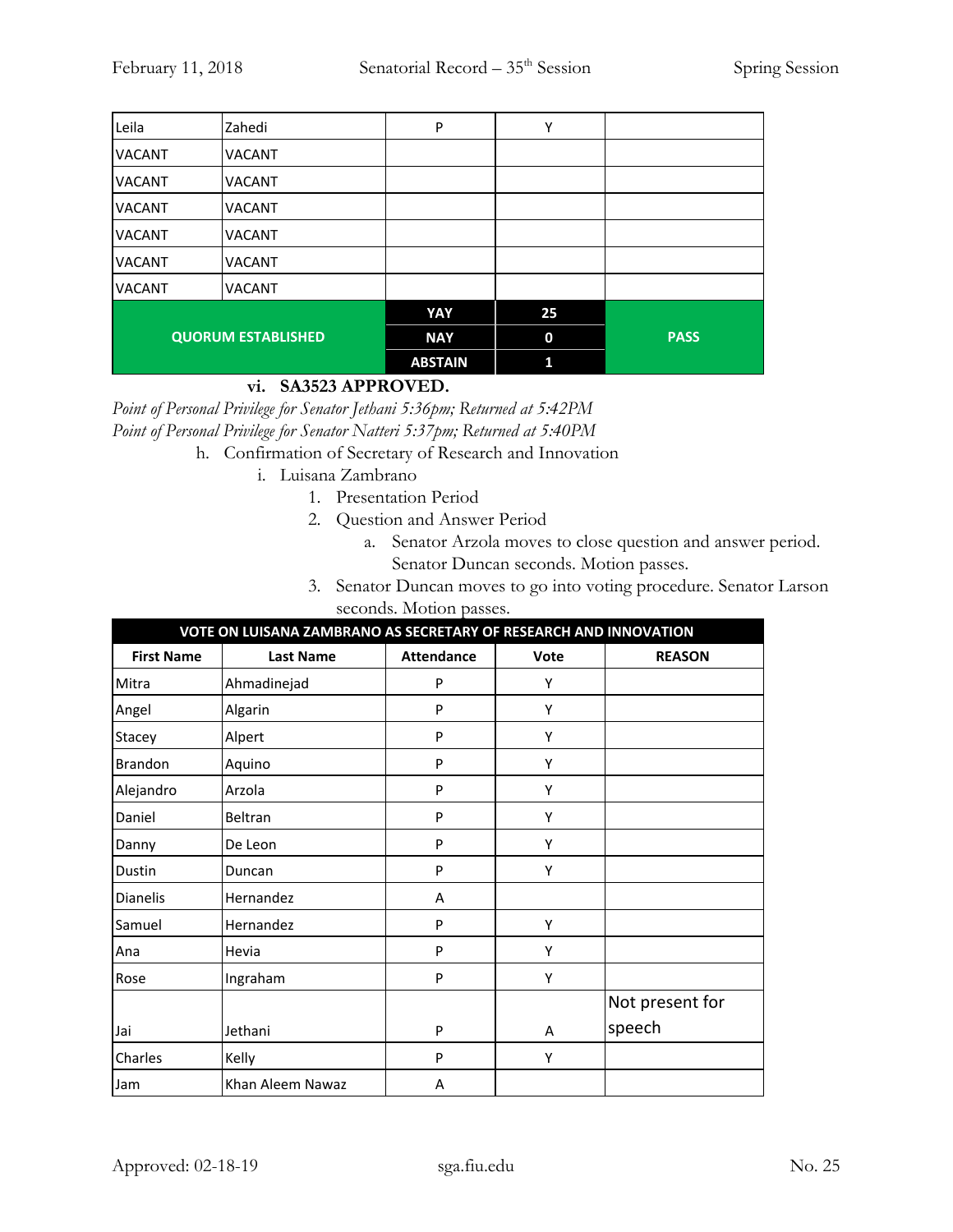| Dimitri                   | Lampru        | P              | Υ                       |                 |
|---------------------------|---------------|----------------|-------------------------|-----------------|
| Victoria                  | Larson        | P              | Υ                       |                 |
| Constance                 | Lee           | P              | Υ                       |                 |
| Carolina                  | Machin        | P              | Υ                       |                 |
| Dominique                 | Macon         | P              | Υ                       |                 |
| Anthony                   | Membreno      | A              |                         |                 |
|                           |               |                |                         | Not present for |
| Ariadna                   | Natteri       | P              | Α                       | speech          |
| David                     | Nivia         | P              | Υ                       |                 |
| LeChara                   | Pryor         | P              | Υ                       |                 |
| Amelia                    | Raudales      | P              | Υ                       |                 |
| Melanie                   | Rodriguez     | A              |                         |                 |
| Rebecca                   | Sanchez       | A              |                         |                 |
| Samuel                    | Santos        | P              | Υ                       |                 |
| Jessica                   | Spencer       | P              | Υ                       |                 |
| Luis                      | Suarez        | P              | Υ                       |                 |
| Bertha                    | Vera          | A              |                         |                 |
| Leila                     | Zahedi        | P              | Υ                       |                 |
| <b>VACANT</b>             | <b>VACANT</b> |                |                         |                 |
| <b>VACANT</b>             | <b>VACANT</b> |                |                         |                 |
| <b>VACANT</b>             | <b>VACANT</b> |                |                         |                 |
| <b>VACANT</b>             | <b>VACANT</b> |                |                         |                 |
| <b>VACANT</b>             | <b>VACANT</b> |                |                         |                 |
| <b>VACANT</b>             | <b>VACANT</b> |                |                         |                 |
|                           |               | YAY            | 24                      |                 |
| <b>QUORUM ESTABLISHED</b> |               | <b>NAY</b>     | 0                       | <b>PASS</b>     |
|                           |               | <b>ABSTAIN</b> | $\overline{\mathbf{c}}$ |                 |

**ii. Luisana Zambrano Confirmed as Secretary of Research and Innovation.**

- i. Senator Larson moves to discuss budget for 5 minutes. Senator Natterri seconds. Motion passes.
	- i. Chair grants speaking privileges to the President and Vice President.
	- ii. Senator Arzola moves to extend discussion time by 5 minutes. Senator Duncan seconds. Motion passes.
	- iii. Senator Arzola moves to extend discussion time by 5 minutes. Senator Duncan seconds. Motion passes.

*Point of Personal Privilege for Senator Larson. Dismissed at 5:56pm.*

*Point of Personal Privilege for Senator Algarin. Dismissed at 5:56pm.*

#### XIV. Advisor Report

a. Send everybody a link for one-on-one delegation.